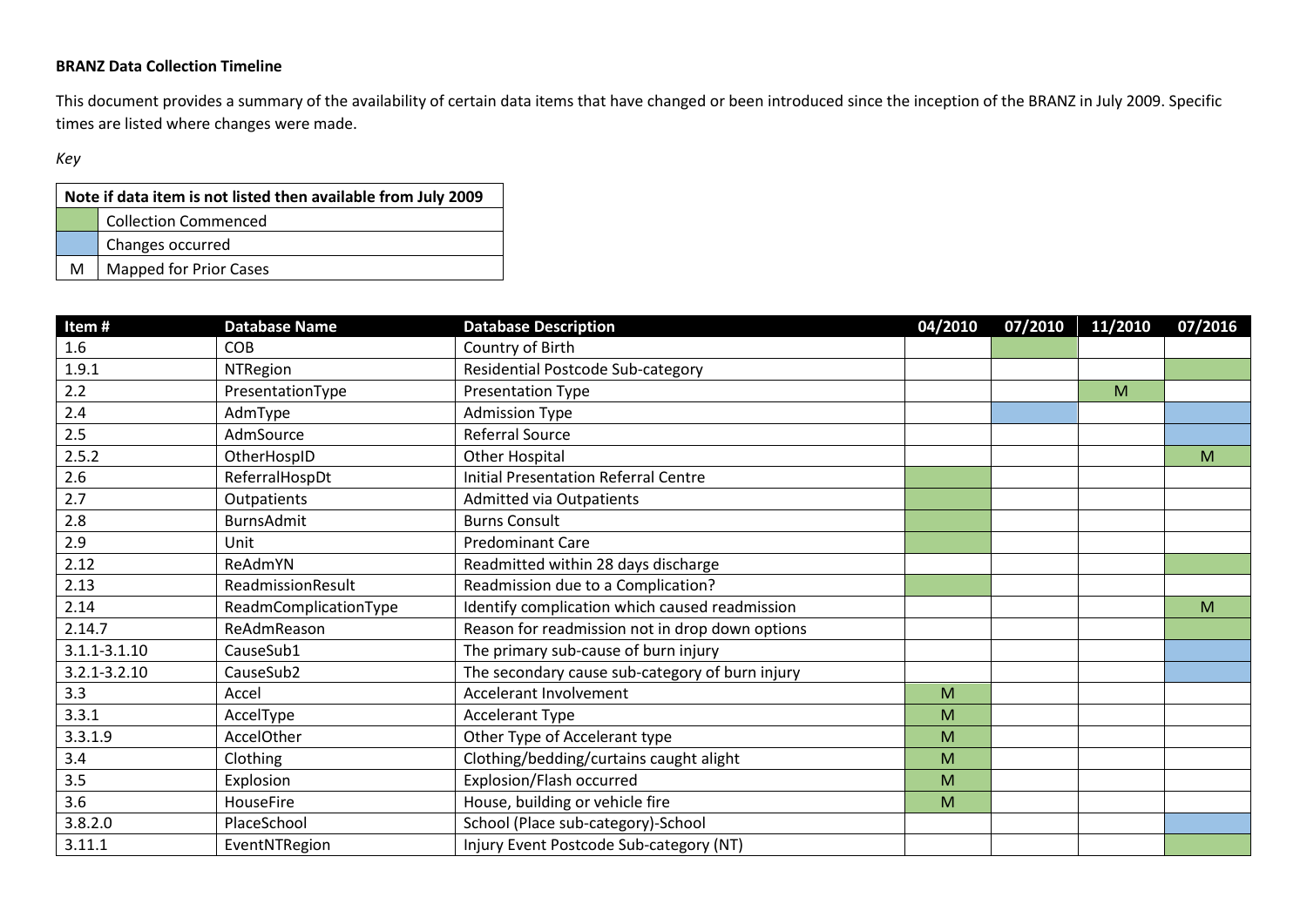| Item#                  | <b>Database Name</b>            | <b>Database Description</b>                                   | 04/2010 | 07/2010 | 11/2010 | 07/2016 |
|------------------------|---------------------------------|---------------------------------------------------------------|---------|---------|---------|---------|
| 4.1                    | FirstAidYN                      | Was any First Aid Applied?                                    |         |         |         |         |
| 4.2                    | CoolWaterYN                     | Was the first aid applied 20 minutes of cool running water    |         |         |         |         |
|                        |                                 | within 3 hours of injury                                      |         |         |         |         |
| 4.3                    | AddInfo                         | Additional information regarding first aid                    |         |         |         |         |
| 5.5                    | AssessedBy                      | Who completed the assessment?                                 |         |         |         |         |
| 5.6                    | DiagramUsedYN                   | To determine if accepted tools to determine %TBSA             |         |         |         |         |
| 5.8                    | DepthSuperYN                    | Identifies if there were documented Superficial Dermal (SD)   |         |         |         |         |
|                        |                                 | burns                                                         |         | M       |         |         |
| 5.9                    | DepthMidYN                      | Identifies if there were documented Mid Dermal (MD) burns     |         | M       |         |         |
| 5.10                   | DepthDeepYN                     | Identifies if there were documented Deep Dermal (DD) burns    |         | M       |         |         |
| 5.11                   | DepthFullYN                     | Identifies if there were documented Full Thickness (FT) burns |         | M       |         |         |
| 6.1-6.9, 6.12, 6.15,   | Body Region of Burn             | Most body regions except those listed below                   |         |         |         |         |
| 6.16                   |                                 |                                                               |         |         |         |         |
| 6.10                   | HandDorsal                      | Hand-Dorsal                                                   |         |         |         |         |
| 6.11                   | HandPalmer                      | Hand-Palmar                                                   |         |         |         |         |
| 6.13                   | FootDorsum                      | Foot-Dorsum                                                   |         |         |         |         |
| 6.14                   | FootSole                        | Foot-Sole                                                     |         |         |         |         |
| 7.1                    | Eschar                          | Did the patient have an Escharotomy?                          |         |         |         |         |
| 7.2                    | EscharDt                        | Escharotomy - Date & Time                                     |         |         |         |         |
| 7.3                    | EscharPerformed                 | Escharotomy - Where was it Performed?                         |         |         |         |         |
| 7.3.99                 | EscharPerformedOther            | Escharotomy - Where was it Performed? - Other                 |         |         |         |         |
| 7.4                    | BurnMgtYN                       | Did the Patient go to Theatre for Burn Wound Management?      |         |         |         |         |
| 7.5, 7.8, 7.11. 7.14,  | DebriYN, DebrSkinYN,            | First Theatre for: Debridement Only, Temporary Skin Closure   |         |         |         |         |
| 7.17, 7.20, 7.23       | DebriDermalYN, DebriCellYN,     | Product, Dermal Reconstructive Product, Skin Cell Product,    |         |         |         |         |
|                        | DebriGraftYN,                   | Skin Grafting, Allograft, Primary Closure                     |         |         |         |         |
|                        | DebriAllograftYN,               |                                                               |         |         |         |         |
|                        | PrimaryClosureYN                |                                                               |         |         |         |         |
| 7.6, 7.9, 7.12, 7.15,  | DebriType, DebriSkinType,       | Type of Debridement for: Debridement Only, Temporary Skin     |         |         |         |         |
| 7.18, 7.21, 7.24       | DebrDermalType,                 | Closure Product, Dermal Reconstructive Product, Skin Cell     |         |         |         |         |
|                        | DebriCellType, DebriGraftType,  | Product, Skin Grafting, Allograft, Primary Closure            |         |         |         |         |
|                        | DebriAllograftType,             |                                                               |         |         |         |         |
|                        | DebriClosureType                |                                                               |         |         |         |         |
| 7.7, 7.10, 7.13, 7.16, | DebriDt, DebriSkinDt,           | Date & Time of: Debridement Only, Temporary Skin Closure      |         |         |         |         |
| 7.19, 7.22, 7.25       | DebrDermalDt, DebriCellDt,      | Product, Dermal Reconstructive Product, Skin Cell Product,    |         |         |         |         |
|                        | DebriGraftDt, DebriAllograftDt, | Skin Grafting, Allograft, Primary Closure                     |         |         |         |         |
|                        | DebriClosureDt                  |                                                               |         |         |         |         |
| 7.26                   | TheatreProcedureYN              | Other Burn Procedures conducted in First Theatre              |         |         |         |         |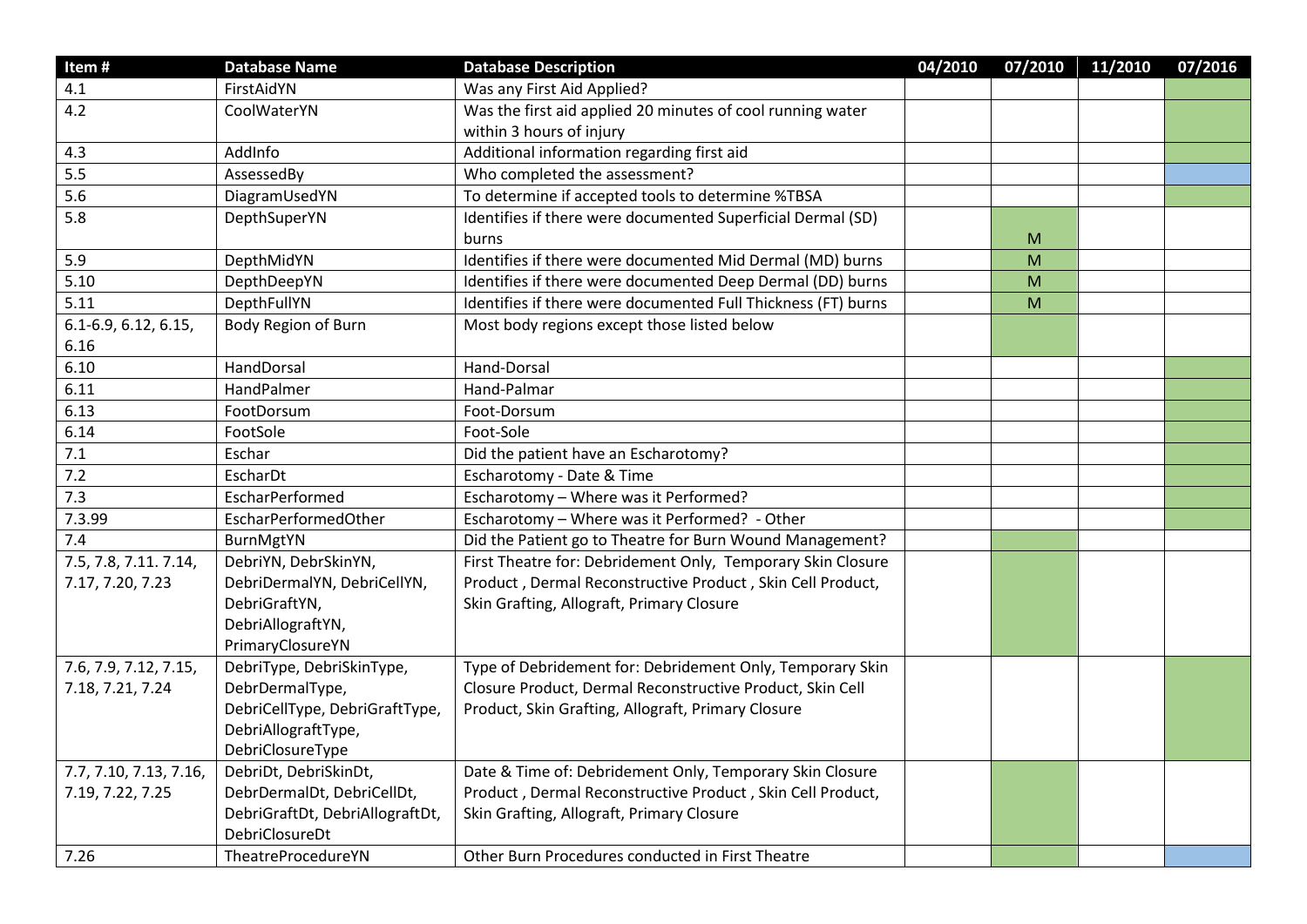| Item#         | <b>Database Name</b>                    | <b>Database Description</b>                                    | 04/2010 | 07/2010 | 11/2010 | 07/2016 |
|---------------|-----------------------------------------|----------------------------------------------------------------|---------|---------|---------|---------|
| 7.26.99       | TheatreProcOther                        | First Theatre - Other                                          |         |         |         |         |
| 7.27          | TheatreProcDt                           | First Theatre - Date & Time                                    |         |         |         |         |
| 7.28          | DebriExcisionYN                         | Deep Burns Excision Completed?                                 |         |         |         |         |
| 7.29          | DebriExcisionDt                         | Deep Burns Excision Completed - Date & Time                    |         |         |         |         |
| 8.1           | PhyAssess                               | Physiotherapy Assessment                                       |         |         |         |         |
| 8.2           | NutriScreeningYN                        | <b>Nutritional Screening</b>                                   |         |         |         |         |
| 8.3           | NutriAssessYN                           | <b>Nutritional Assessment</b>                                  |         |         |         |         |
| 8.4           | FeedingYN                               | <b>Enteral or Parenteral Feeding</b>                           |         |         |         |         |
| 8.5           | Feeding                                 | Feeding commenced within 24 hours based on TBSA                |         |         |         |         |
| 8.6           | FormulaUsedYN                           | Formula used for fluid resuscitation based on TBSA             |         |         |         |         |
| 8.7           | PsychScreeningYN                        | <b>Psychosocial Screening</b>                                  |         |         |         |         |
| 8.8           | PsychScreeningDt                        | Psychosocial Screening - Date & Time                           |         |         |         |         |
| 8.9           | PsychReferYN                            | Referred to Psychosocial service < 24 hours of positive screen |         |         |         |         |
| 8.10          | PsychAssessDt                           | <b>Psychosocial Assessment Date</b>                            |         |         |         |         |
| 8.11          | PainAssessYN                            | Did the Patient have a Pain Assessment completed within 24     |         |         |         |         |
|               |                                         | hours                                                          |         |         |         |         |
| 9.4           | VentHourCalc                            | Was Patient Mechanically Ventilated in ICU?                    |         |         |         |         |
| 9.6           | VentStartDt                             | Mechanical Ventilation Start Date & Time                       |         |         |         |         |
| 9.7           | VentStopDt                              | Mechanical Ventilation Stop Date & Time                        |         |         |         |         |
| 9.11          | ReAdmPlanned                            | Was the Readmission Planned or Unplanned                       |         |         |         |         |
| 9.11.2        | ReAdmPlannedOther                       | <b>Reason for Unplanned Readmission</b>                        |         |         |         |         |
| 9.12          | VentStartDtRe                           | Mechanical Ventilation Start Date & Time                       |         |         |         |         |
| 9.13          | VentStopDtRe                            | Mechanical Ventilation Stop Date & Time                        |         |         |         |         |
| 10.1.1-10.1.4 |                                         | eGFR & SCr                                                     |         |         |         |         |
| 10.2.1-10.2.3 | MRSASite, MRSASiteDt,<br>MRSAIsolatedYN | First Positive MRSA (location, Date, Isolated)                 |         |         |         |         |
| 10.3.1-10.3.3 | VRESite, VRESiteDt,                     | First Positive VRE (location, Date, Isolated)                  |         |         |         |         |
|               | VREIsolatedYN                           |                                                                |         |         |         |         |
| 10.4          | SwapMRP                                 | Positive Carbapenem Resistant Pseudomonas                      |         |         |         |         |
| 10.4.1-10.4.3 | PseudomonasSite,                        | First Positive Carbapenem Resistant Pseudomonas (location,     |         |         |         |         |
|               | PseudomonasSiteDt,                      | Date, Isolated)                                                |         |         |         |         |
|               | PseudomonasIsolatedYN                   |                                                                |         |         |         |         |
| 10.5          | Enterobacter                            | Positive Carbapenem Resistant Enterobacter                     |         |         |         |         |
| 10.5.1-10.5.3 | EnterobacterSite,                       | First Positive Carbapenem Resistant Enterobacter (location,    |         |         |         |         |
|               | EnterobacterDt,                         | Date, Isolated)                                                |         |         |         |         |
|               | MREnterobacterAdmIsolatedYN             |                                                                |         |         |         |         |